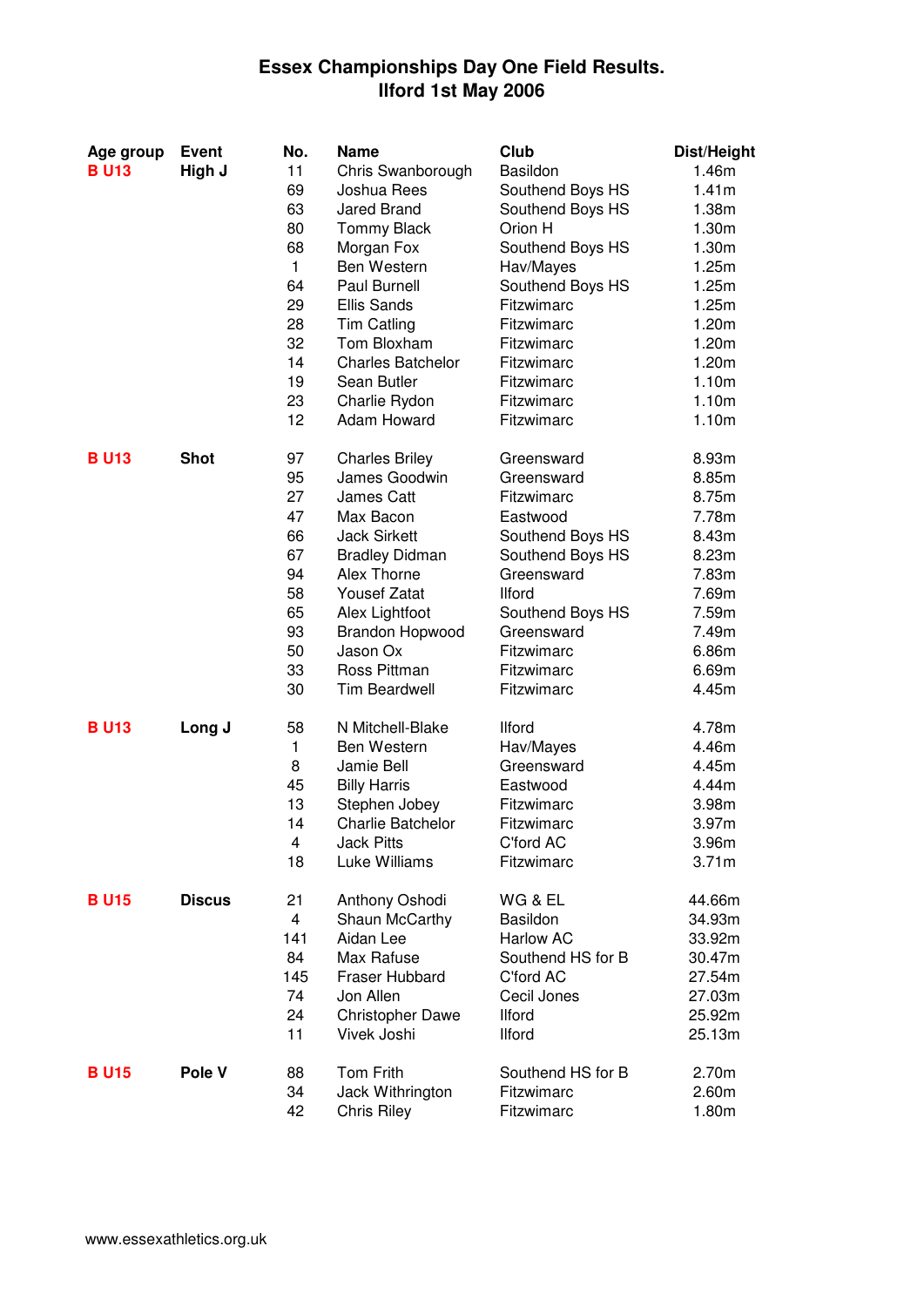## **Essex Championships Day One Field Results. Ilford 1st May 2006**

| <b>MU17</b> | Pole V        | 19<br>60<br>32<br>76<br>55<br>53<br>47                                                          | Michael Read<br>Jack Eddie<br><b>Scott Bartlett</b><br>Daniel Bodey<br><b>Ashley Todd</b><br>Jon Rossi<br>Jamie Mansell                                                                                                                                                                                                                               | C'ford AC<br>Southend HS for B<br>Fitzwimarc<br>Fitzwimarc<br>Southend HS for B<br>Southend HS for B<br>Cecil Jones                                                                                                                 | 4.10m<br>3.40m<br>3.00m<br>2.90m<br>2.90m<br>2.80m<br>2.60m                                                                                                                               |
|-------------|---------------|-------------------------------------------------------------------------------------------------|-------------------------------------------------------------------------------------------------------------------------------------------------------------------------------------------------------------------------------------------------------------------------------------------------------------------------------------------------------|-------------------------------------------------------------------------------------------------------------------------------------------------------------------------------------------------------------------------------------|-------------------------------------------------------------------------------------------------------------------------------------------------------------------------------------------|
| <b>MU17</b> | <b>Discus</b> | 18<br>22<br>78<br>52<br>85                                                                      | Lee Mathurin<br>Matthew Baptiste<br>Adam Loveridge<br>Tom Breakey<br>Devon Douglas                                                                                                                                                                                                                                                                    | WG & EL<br><b>N&amp;EB</b><br>Basildon<br>Southend HS for B<br>Eton Manor                                                                                                                                                           | 47.18m<br>37.39m<br>33.92m<br>31.97m<br>28.78m                                                                                                                                            |
| <b>GU13</b> | HJ            | 6<br>30<br>49<br>32<br>5<br>10<br>86<br>88<br>29<br>90                                          | Nancy Le Beau<br><b>Eleanor Graves</b><br>Sophie Baggs<br>Annabell Baker<br>Natalie Woodhouse<br>Chanelle Bragg<br><b>Rosie Dailly</b><br><b>Rosie Davies</b><br>Chloe Gibson<br>Ellen Finn                                                                                                                                                           | Thurrock<br>Fiztwimarc<br>Hav/Mayes<br>Fiztwimarc<br>Southend AC<br>Thurrock<br>C'Ford<br>Southend H S for G<br>Fiztwimarc<br>Southend H S for G                                                                                    | 1.36m<br>1.30m<br>1.30m<br>1.25m<br>1.20m<br>1.20m<br>1.20m<br>1.15m<br>1.10m<br>1.05m                                                                                                    |
| <b>GU13</b> | LJ            | 44<br>42<br>6<br>37<br>86<br>5<br>30<br>89<br>9<br>19<br>28<br>24<br>33<br>11<br>27<br>16<br>15 | Rachel Gooday<br>Lauren Perkins<br>Nancy Le Beau<br><b>Charlotte Ridley</b><br><b>Rose Dailly</b><br>Natalie Woodhouse<br><b>Charlotte Bailey</b><br>Mina Clark<br>Miranda Hastings<br>Mariam Kelekun<br>Layla Pickering<br><b>Emma Griffiths</b><br><b>Bethany Moon</b><br>Chloe Denton<br>Gillian Hutchinson<br>Rebecca Barnard<br>Jessica Seekings | Col H<br><b>Braintree</b><br>Thurrock<br>C'ford AC<br>C'Ford<br>Southend AC<br>Basildon<br>Southend H S for G<br>Col H<br><b>N&amp;EB</b><br>Fiztwimarc<br>Fiztwimarc<br>Fiztwimarc<br>Col H<br>Fiztwimarc<br>Thurrock<br>Hav/Mayes | 4.57m<br>4.51m<br>4.19m<br>4.14m<br>3.80m<br>3.80m<br>3.77m<br>3.72m<br>3.65m<br>3.60m<br>3.59 <sub>m</sub><br>3.52m<br>3.47m<br>3.26m<br>3.21 <sub>m</sub><br>3.01 <sub>m</sub><br>2.97m |
| <b>GU13</b> | <b>Shot</b>   | 34<br>36<br>52<br>33<br>35                                                                      | Olivia Chant<br><b>Holly Smith</b><br>Lauren Sear<br><b>Bethany Moon</b><br>Naomi Howard                                                                                                                                                                                                                                                              | Fiztwimarc<br>Fiztwimarc<br>Greensward<br>Fiztwimarc<br>Fiztwimarc                                                                                                                                                                  | 7.12m<br>7.03m<br>6.48m<br>6.20m<br>5.45m                                                                                                                                                 |